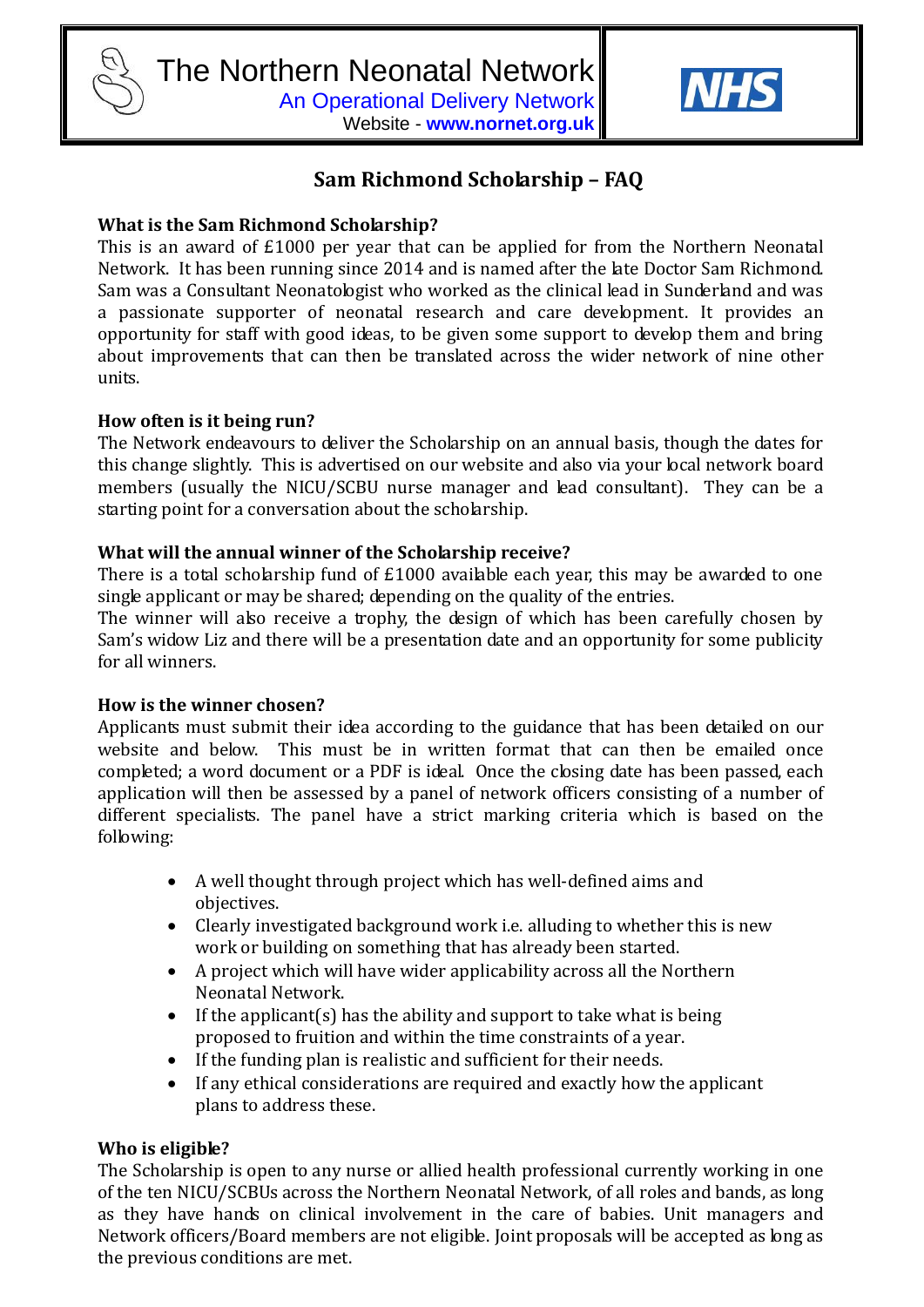## **So what are we looking for?**

We are looking for motivated and keen **allied health professionals** and **nurses** with good project ideas to apply for an award of up to £1000 that will help move neonatal care forward. This could be a potential improvement in the care of the baby, care of the parents or enhancements in an aspect of care or therapy delivered.

The Network is interested in small scale studies or pilot project work which will enhance neonatal care, which may have impact on babies, parents or therapies offered.

The more original the better, so background work is essential prior to applying so that we can see that the topic is truly of interest.

Ask yourself these questions when writing your application:

- Is this something brand new?
- Does this build on previously published work?
- If there evidence to support that it would be a good thing?
- What would be the advantages?
- How much will it cost to do / set up?
- Can I do it alone or do I need some help, if so who?

## **What needs to be in your application?**

*1.* **Project summary** *(500 words)*

This should tell us in a concise way, what your project/idea is all about, why it is important and what it will bring to neonatal care. This is where you should show your enthusiasm for your topic area and let us know just how much you know about it and why it is better than anyone else's!

## *2.* **Project aims and objectives** *(250 words max)*

You should be able to outline what your aims are (your statement of intent or general direction) and your objectives (specific and measurable statements or goals). E.g. I plan to work with neonatal parents (who are living in) and music therapy (aim). To do this I will undertake two focus groups to ask parents about what value they place on music and how it may help or hinder their mood. I will then enlist parents to listen to different music pieces for me and ask them to score this on how it affected their mood positively or negatively (objectives). And so on… This will help to explain to your audience how you see this working and what you will specifically be looking at and undertaking. It also provides something that is tangible and measurable.

## *3.* **Wider network applicability** *(who will it affect?)*

You should outline here if this is something that could be done at any unit in the region. It would be best if it could be rolled out elsewhere but depending on the topic area, it may be something that is only useful on an NICU or on a SCBU or on outreach etc. So state this clearly and state why this is the case and if you have a plan for this, say so.

## *4.* **Project costings** *(what will it cost to do?)*

It is important that you are able to have some idea of what this will cost to achieve. It is not necessary for the award to cover all of the costs, but you should have a plan in mind as to what it will cover and also how you would plan to undertake the rest (though we do not want you to contact lots of places for funding all at once – this should be your starting place).

## *5.* **Project timeline** *(how long will it take to do?)*

It is a really good idea to work out a time frame as to how long you think it will take to do your project. So for example if you were planning on undertaking a focus group as part of it, you will need to consider time to plan out your questions, time to recruit people for the focus group and also time to review all